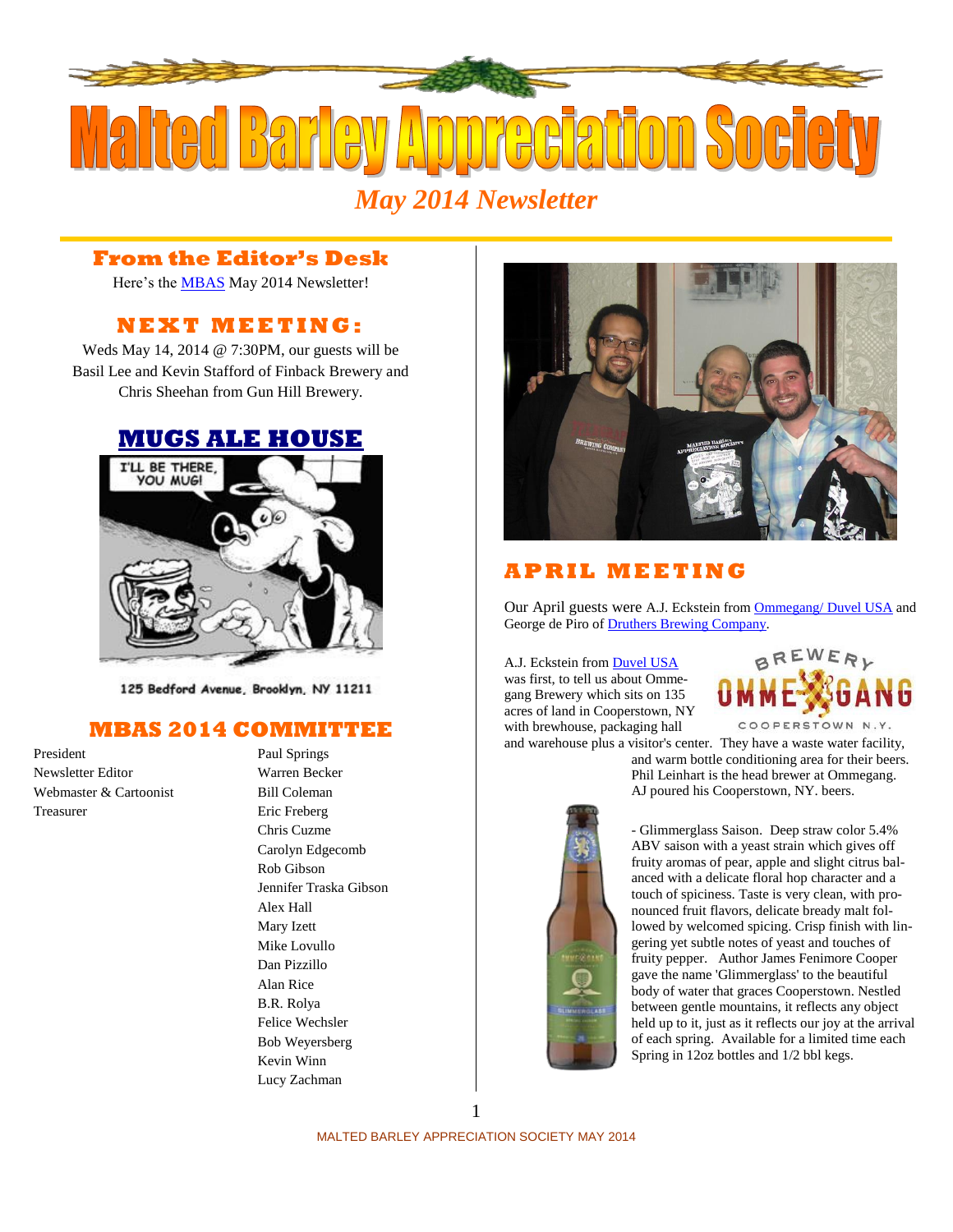- Adoration, a 10% ABV Belgian Strong Dark Ale, brewed orange peel, grains of paradise, and cardamom, maize and nutmeg. Ommegang Adoration, brewed in the authentic style of Belgian winter, or noel beer, is dark, malty and assertively spiced. Adoration is best sipped before a roaring fire. It would also be a tasty accompaniment to dark roasts and wild game. Even at 10% abv, the beer is well balanced and not at all hot or fiery. The dark malts give it lush, malty flavors and aromas, complemented by the five spices, including coriander, orange peel, mace, cardamom and grains of paradise. Hopping is modest, as befits such a beer. Available for a limited time in 12oz bottles and 1/6 kegs every winter. 10% ABV





- Game of Thrones Fire and Blood, named after the motto of House Targaryen, Fire & Blood was inspired by Daenerys Targaryen and her three dragons; Drogon, Rhaegal and Viserion. To celebrate the rebirth of dragons, three different labels have been created, each depicting one of Daenery's feared dragons. Fire & Blood is a 6.8% ABV Red ale, brewed with pilsner, Cara-60, Midnight Wheat, flaked rye and spelt. Assertive hopping includes CTZ, Styrian Golding and German Tettnang hops. Spiced with de-seeded Ancho chilies. Fire & Blood has a deep, dark red hue with a persistent, creamy, off-white head. Aromas

of ripe fruit, raisins, malt & slight spice, followed by a slightly floral and spicy hop character. A fruity, sweetish malt taste gives way to

faint drying provided by the hops & rye. Available in limited quantities in 750ml bottles & 1/6 BBL kegs beginning late March 2014.

- Scythe & Sickle Harvest Ale, a 5.8% rye IPA made with hops from NY State, is brewed with barley, wheat, oats and rye. Scythe and Sickle is Ommegang's foray into honoring the harvest season. Using barley, oats, wheat, and rye, brewed with balance in mind, Scythe & Sickle reveals a smooth and creamy mouthfeel with light toastiness and gentle sweetness. Bright amber in color from the mixed malts, the beer is balanced with delicate hopping to counter rather than overpower the malt profile.



Available for a limited time in 1/2 BBLs and 12oz bottles every fall.





# DRUTHERS

Former MBAS President, Award Winning Homebrewer & Professional Brewer, George de Piro of [Druthers Brewing Company](http://www.druthersbrewing.com/) from Saratoga Springs, NY shared his 4 tasty beers:

- The Dare (Gose), a little-known 5.3% ABV German-style ale brewed with coriander and a small amount of salt. Fermented with lactobacillus as well as yeast to create a refreshing, citrusy tartness. Gold Award winner at the 2014 World Beer Cup (German-style sour ale category)!



- Belgian-style Sour Brown, a 5.8% ABV malty, Belgian-style brown ale fermented with two kinds of yeast and lactic acid-producing bacteria. The aroma is of sour cherries and caramel malt while the flavor is a balance of sweet and sour.



- Simple Truth Barleywine, brewed with lots of German crystal malt, this beer has a fruity, strawberry-like nose and rich caramel notes in the flavor. Hop bitterness balances the finish. 10% **ABV** 

- All-in Pale Ale, a hoppy 5.6% ABV, American-style pale ale. Citra and Amarillo hops dominate the aroma, with Horizon providing a strong yet smoothly bitter finish. German Vienna malt is there to provide balance.



MALTED BARLEY APPRECIATION SOCIETY MAY 2014